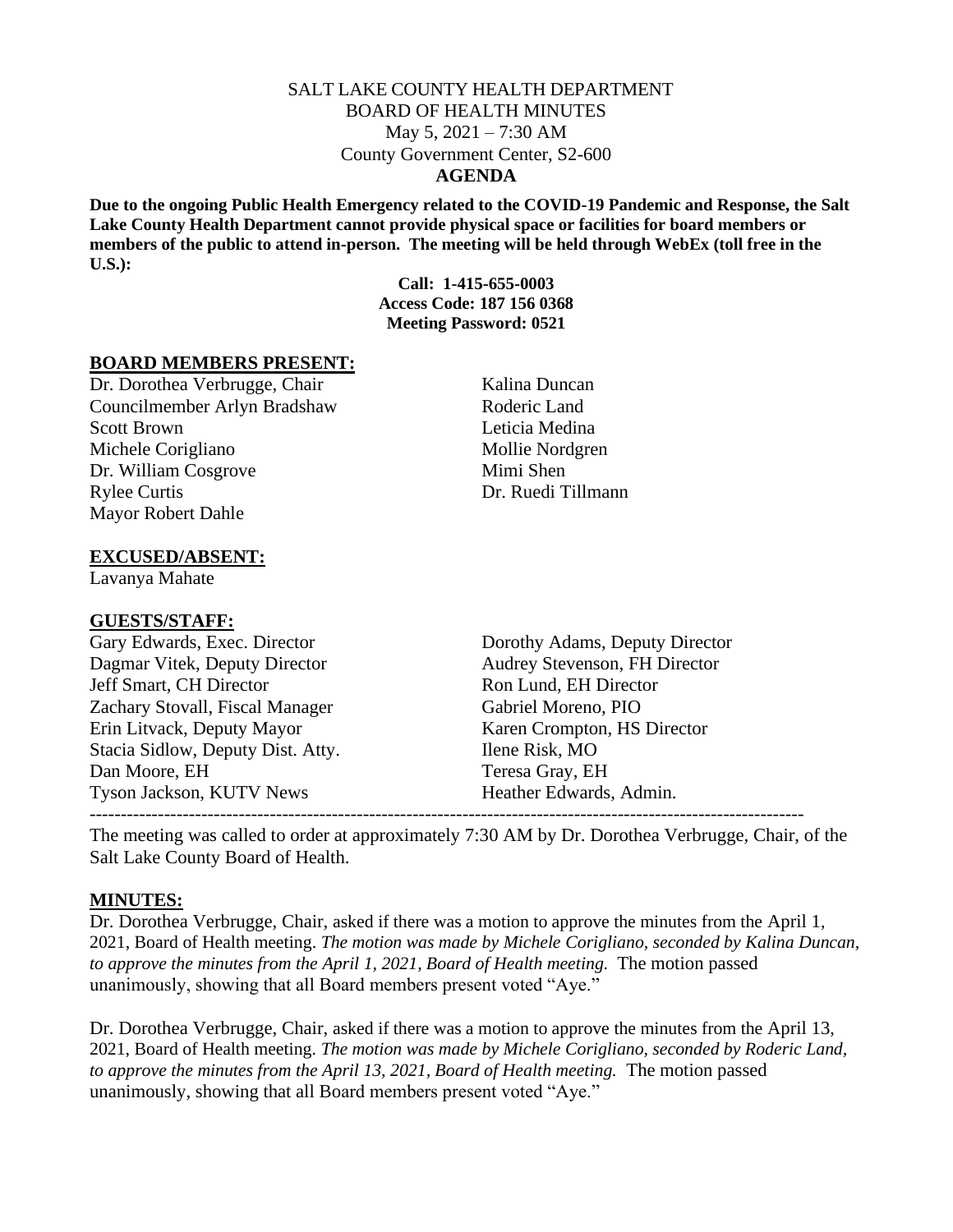Board of Health Minutes May 5, 2021 Page 2

Dr. Dorothea Verbrugge, Chair, asked if there was a motion to approve the minutes from the April 21, 2021, Board of Health meeting. *The motion was made by Michele Corigliano, seconded by Councilmember Bradshaw, to approve the minutes from the April 21, 2021, Board of Health meeting.* The motion passed unanimously, showing that all Board members present voted "Aye."

# **CITIZEN PUBLIC COMMENT:**

Comments are limited to 3 minutes unless otherwise approved by the Salt Lake County Board of Health. No public comment received.

# **CHAIR'S REPORT:**

# *Health Department Executive Director*

Dr. Verbrugge thanked Board members for their participation in the process that lead to selecting Dr. Angela Dunn, who will attend the June Board meeting.

### *Board Members Upcoming Vacancies*

Dr. Verbrugge announced that two Board members, Dr. Williams Cosgrove and Scott Brown, terms will end on June 30. Scott Brown is the current Chair of the Environmental Quality Advisory Committee (EQAC) and represents the Board on the Utah Association of Local Boards of Health and Dr. Verbrugge asked that Board members if anyone is interested in taking either of these roles on, which will be determined during the June Board meeting.

### **DIRECTOR***'***S REPORT:**

#### *Dr. Angela Dunn*

Gary informed Board members that the department is working to prepare for Dr. Dunn to begin on June 1, 2021, and will be scheduling time for her to meet with health department leadership, county leaders, and community partners, as the transition begins.

### *Encampment Email Concern*

Gary referred to an email the Board of Health received from a concerned resident regarding encampment clean-up and the department's response to these efforts. Gary informed Board members that the department response to the email, which was shared with the full Board prior to being sent, was to explain the role the health department has to ensure a safe environment for the community and homeless population. Gary stated that Dale Keller, Sanitation & Safety Bureau Manager, will attend the June meeting to update the Board on encampment clean-up efforts and responsibilities.

### *New Laws that Affect COVID-19 Response*

Gary presented an update to the recently passed legislation that will impact COVID-19 response with a PowerPoint presentation. Slides included:

- HB294 *Pandemic Emergency Powers Amendments* (aka "the endgame")
- HB294 what no longer exists?
- HB294 what still exists?
- SB195 *Emergency Response Amendments*
- Public Health Emergency
- Order of constraint
- SB195 Challenges to good public health practice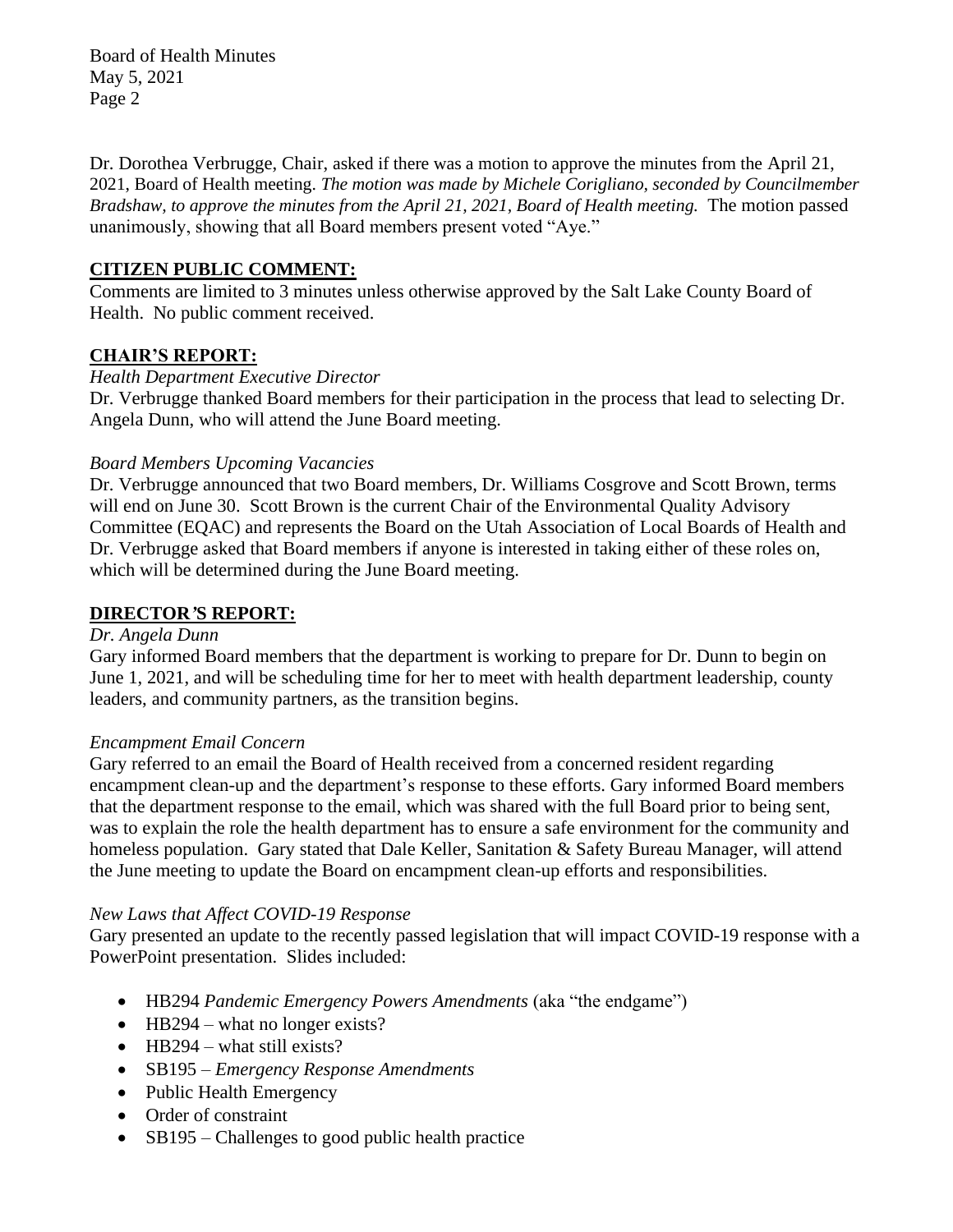Board of Health Minutes May 5, 2021 Page 3

- SB195 *Emergency Response Amendments*
- SB195 and normal public health practice

Gary informed the Board that the County Council extended the declaration of public health emergency which will allow for funding extension with FEMA.

For more detailed information, please see a hardcopy of the presentation included in the Board of Health meeting folder.

### **2021 BUDGET UPDATE:**

Zachary Stovall, Fiscal Manager, presented information on the 2021 budget and June adjustments through a PowerPoint presentation. Slides included:

- 2021 Budget & Projections
- 2021 June Adjustment Revenue

Zachary informed Board members that a Finance Committee meeting will be scheduled this month to provide a greater detailed overview of the June budget adjustments that will be presented to the County Council for approval.

For more detailed information, please see a hardcopy of the presentation and handouts included in the Board of Health meeting folder.

# **HEALTH REGULATION #8 AUTOMOTIVE DISMANTLER/RECYCLER & SCRAP METAL RECYCLING FACILITIES:**

Ron Lund, Environmental Health Director, presented proposed amendments to Health Regulation #8, *Automotive Dismantler/Recycler & Scrap Metal Recycling Facilities,* and asked the Board to adopt the proposed regulation. The regulation was opened for public comment during the March 4, 2021, Board meeting, and a public hearing held on April 21, 2021, where Dr. William Cosgrove served as the hearing officer. The department received one public comment in support of the proposed amendments.

Dr. Verbrugge asked if there was a motion to adopt Health Regulation #8. *The motion was made by Dr. William Cosgrove, seconded by Kalina Duncan, to adopt Health Regulation #8.* The motion passed unanimously, showing that all Board members present voted "Aye." Board members Mayor Dahle and Dr. Ruedi Tillmann were not present for the vote.

For more detailed information, please see the hardcopy of the regulation, resolution, and summary of changes included in the Board of Health meeting file folder.

# **MINIMUM PERFORMANCE STANDARDS:**

Gary Edwards, Executive Director, reviewed the attestation checklist, included in the meeting packet, with the Board to determine if the department meets the minimum performance standards as determined by the Utah Department of Health. Dr. Dorothea Verbrugge asked the Board for a motion to attest that the department meets the minimum performance standards. *The motion was made by Kalina Duncan, seconded by Councilmember Bradshaw, to attest that the department meets the minimum performance standards.* The motion passed unanimously, showing that all Board members